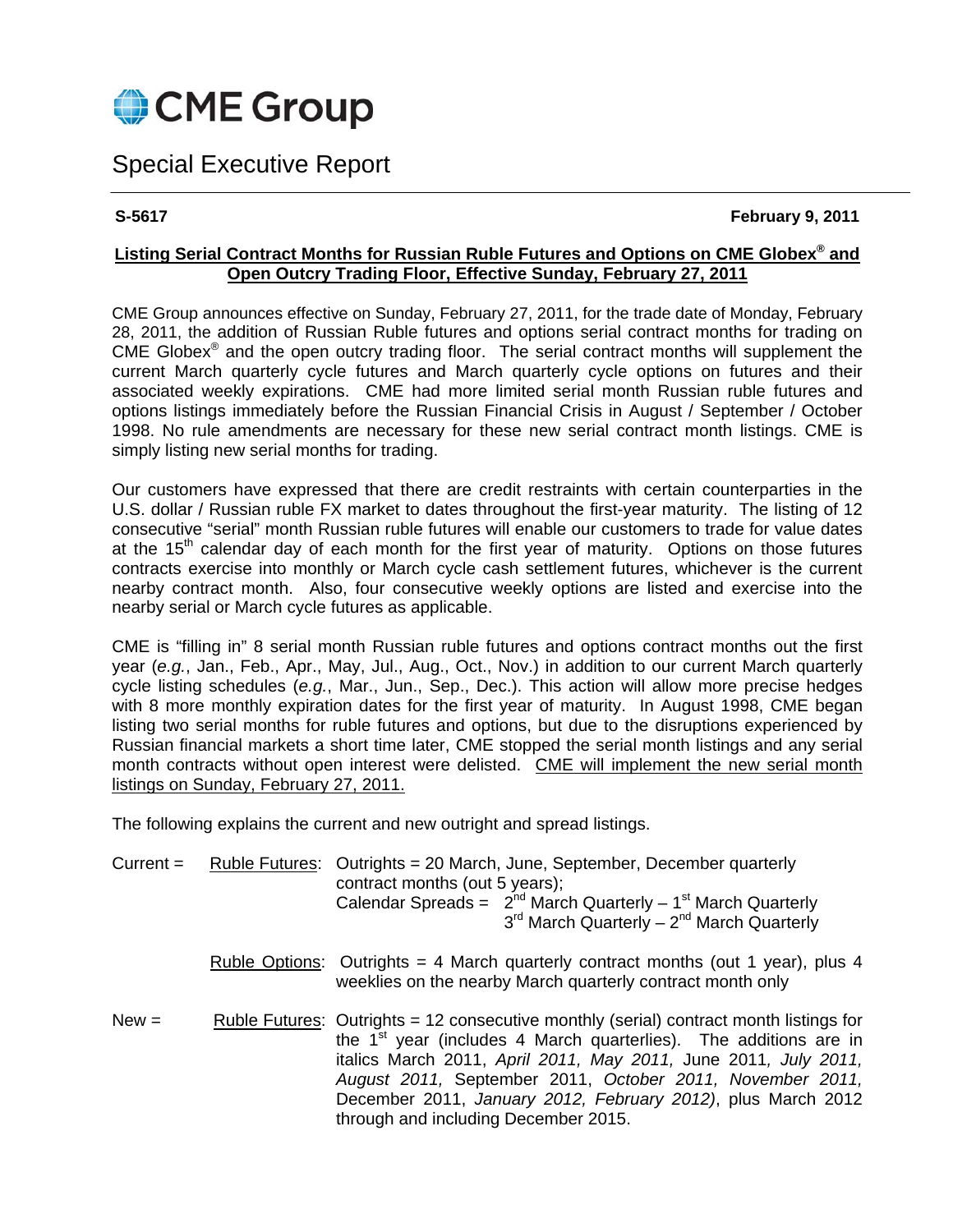### **S-5617 Russian Ruble Futures and Options Serial Month Listings February 9, 2011 Page 2 of 4**

| Calendar Spreads =        | $2^{nd}$ March Quarterly - 1 <sup>st</sup> March Quarterly |
|---------------------------|------------------------------------------------------------|
|                           | $3rd$ March Quarterly – $2nd$ March Quarterly              |
| (new listings in italics) | $4^{th}$ March Quarterly - $1^{st}$ March Quarterly        |
|                           | $3^{rd}$ March Quarterly - $1^{st}$ March Quarterly        |
|                           | Month $2 -$ Month 1                                        |
|                           | Month $3 -$ Month 1                                        |
|                           | Month $4 -$ Month 1                                        |
|                           | Month $3 -$ Month 2                                        |
|                           | Month $4 -$ Month 2                                        |
|                           | Month $5 -$ Month 2                                        |
|                           | Month $6 -$ Month 3                                        |
|                           |                                                            |

Ruble Options: Outrights = 12 consecutive monthly (serial) contract month listings for the first year out (includes 4 March quarterlies). At launch of the new serial months, the following expirations will be listed (additions are in *italics*): March 2011, *April 2011, May 2011,* June 2011*, July 2011, August 2011,* September 2011, *October 2011, November 2011,* December 2011, *January 2012), February 2012 plus 4 weeklies on the nearby serial* or March quarterly month, whichever is applicable (the 3/4/2011 and 3/11/2011 weekly options with underlying March 2011 futures terminating on 3/15/2011 will be listed for trading already, *and the additional new listings will include the 3/18/2011 and 3/25/2011 weekly options with underlying April 2011 futures terminating on 4/15/2011.* 

A new Russian ruble futures or options contract month, either the next March quarterly cycle month not yet listed or the next non-March quarterly cycle "serial month" not yet listed or the next weekly option on futures contract not yet listed, will be added for trading on the business day following the termination of trading for the nearby analogous contract month. For example, on Wednesday, March 16, 2011, the business day following the Tuesday, March 15, 2011, termination for the nearby March 2011 Russian ruble futures contract month, CME will list the March 2016 Russian ruble futures contract month for trading (next March month not yet listed 5 years out). Similarly, on Monday, April 18, 2011, the business day following the Friday, April 15, 2011, termination for the nearby non-March cycle or serial month April 2011 Russian ruble futures and options contracts, CME will list the April 2012 serial month futures and option on futures contract months. Similarly also, on Monday, March 7, 2011, the business day following the termination of trading for the 3/4/2011 weekly Russian ruble options contract (underlying March 2011 futures), CME will list for trading the 4/1/2011 weekly options contract (underlying April 2011 futures). All new contract month listings will be available for CME Globex and open outcry trading.

Attached Appendices 1, 2 & 3, respectively, illustrate in tabular form the serial and March quarterly futures, options on futures and futures calendar spread listings at implementation.

If you have any questions, please contact either Scott Brusso (email: Scott.Brusso@cmegroup.com or ph: 312-930-3133) or Steve Youngren (email: Steve.Youngren@cmegroup.com or ph: 312-930-4583).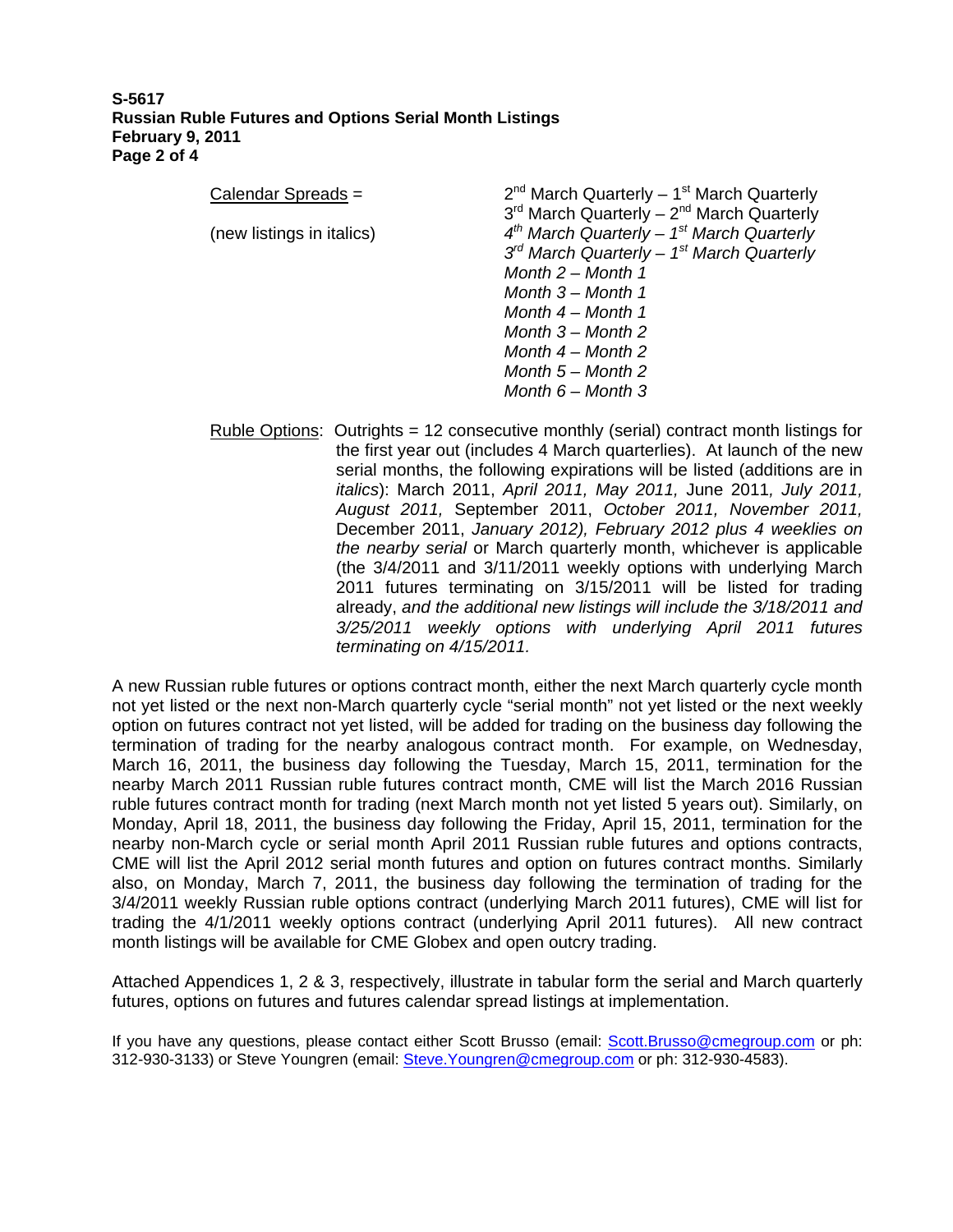## **S-5617 Russian Ruble Futures and Options Serial Month Listings February 9, 2011 Page 3 of 4**

Appendix 1

| EXPANDED OUTRIGHT RUSSIAN RUBLE FUTURES CONTRACT MONTH LISTINGS |                         |                                     |                                           |                                     |                                        |
|-----------------------------------------------------------------|-------------------------|-------------------------------------|-------------------------------------------|-------------------------------------|----------------------------------------|
| Listings<br>as of<br>2/27/11                                    | $\#$                    | <b>Contract Month</b><br>(Mon. Yr.) | <b>CME Globex</b><br><b>Ticker Symbol</b> | Open Outcry<br><b>Ticker Symbol</b> | Termination of<br><b>Trading Dates</b> |
|                                                                 | $\mathbf{1}$            | $Mar-11$                            | 6RH1                                      | RUH1                                | 3/15/2011                              |
|                                                                 | $\overline{2}$          | $Apr-11$                            | <b>6RJ1</b>                               | <b>RUJ1</b>                         | 4/15/2011                              |
|                                                                 | $\overline{3}$          | $May-11$                            | 6RK1                                      | <b>RUK1</b>                         | 5/16/2011                              |
|                                                                 | 4                       | $Jun-11$                            | 6RM1                                      | RUM1                                | 6/15/2011                              |
|                                                                 | $\overline{\mathbf{5}}$ | $Jul-11$                            | <b>6RN1</b>                               | <b>RUN1</b>                         | 7/15/2011                              |
|                                                                 | $6\overline{6}$         | <b>Aug-11</b>                       | 6RQ1                                      | RUQ1                                | 8/15/2011                              |
|                                                                 | $\overline{7}$          | $Sep-11$                            | 6RU1                                      | RUU1                                | 9/15/2011                              |
|                                                                 | 8                       | Oct-11                              | 6RV1                                      | <b>RUV1</b>                         | 10/17/2011                             |
|                                                                 | 9                       | $Nov-11$                            | 6RX1                                      | <b>RUX1</b>                         | 11/15/2011                             |
|                                                                 | 10                      | <b>Dec-11</b>                       | 6RZ1                                      | RUZ1                                | 12/15/2011                             |
|                                                                 | 11                      | $Jan-12$                            | 6RF <sub>2</sub>                          | <b>RUF2</b>                         | 1/17/2012                              |
|                                                                 | 12                      | $Feb-12$                            | 6RG2                                      | <b>RUG2</b>                         | 2/15/2012                              |
|                                                                 | 13                      | Mar-12                              | 6RH <sub>2</sub>                          | RUH <sub>2</sub>                    | 3/15/2012                              |
|                                                                 | 14                      | $Jun-12$                            | 6RM2                                      | RUM <sub>2</sub>                    | 6/15/2012                              |
|                                                                 | 15                      | $Sep-12$                            | 6RU2                                      | RUU2                                | 9/17/2012                              |
|                                                                 | 16                      | <b>Dec-12</b>                       | 6RZ2                                      | RUZ2                                | 12/17/2012                             |
|                                                                 | 17                      | $Mar-13$                            | 6RH3                                      | RUH3                                | 3/15/2013                              |
|                                                                 | 18                      | $Jun-13$                            | 6RM3                                      | RUM3                                | 6/17/2013                              |
|                                                                 | 19                      | $Sep-13$                            | 6RU3                                      | RUU3                                | 9/16/2013                              |
|                                                                 | 20                      | Dec-13                              | 6RZ3                                      | RUZ3                                | 12/16/2013                             |
|                                                                 | 21                      | Mar-14                              | 6RH4                                      | RUH4                                | 3/17/2014                              |
|                                                                 | 22                      | Jun-14                              | 6RM4                                      | RUM4                                | 6/16/2014                              |
|                                                                 | 23                      | $Sep-14$                            | 6RU4                                      | RUU4                                | 9/15/2014                              |
|                                                                 | 24                      | <b>Dec-14</b>                       | 6RZ4                                      | RUZ4                                | 12/15/2014                             |
|                                                                 | 25                      | Mar-15                              | 6RH5                                      | RUH5                                | 3/16/2015                              |
|                                                                 | 26                      | $Jun-15$                            | 6RM5                                      | RUM5                                | 6/15/2015                              |
|                                                                 | 27                      | $Sep-15$                            | 6RU5                                      | RUU5                                | 9/15/2015                              |
|                                                                 | 28                      | <b>Dec-15</b>                       | 6RZ5                                      | RUZ5                                | 12/15/2015                             |

Italics and yellow highlights indicate additions to current listings.